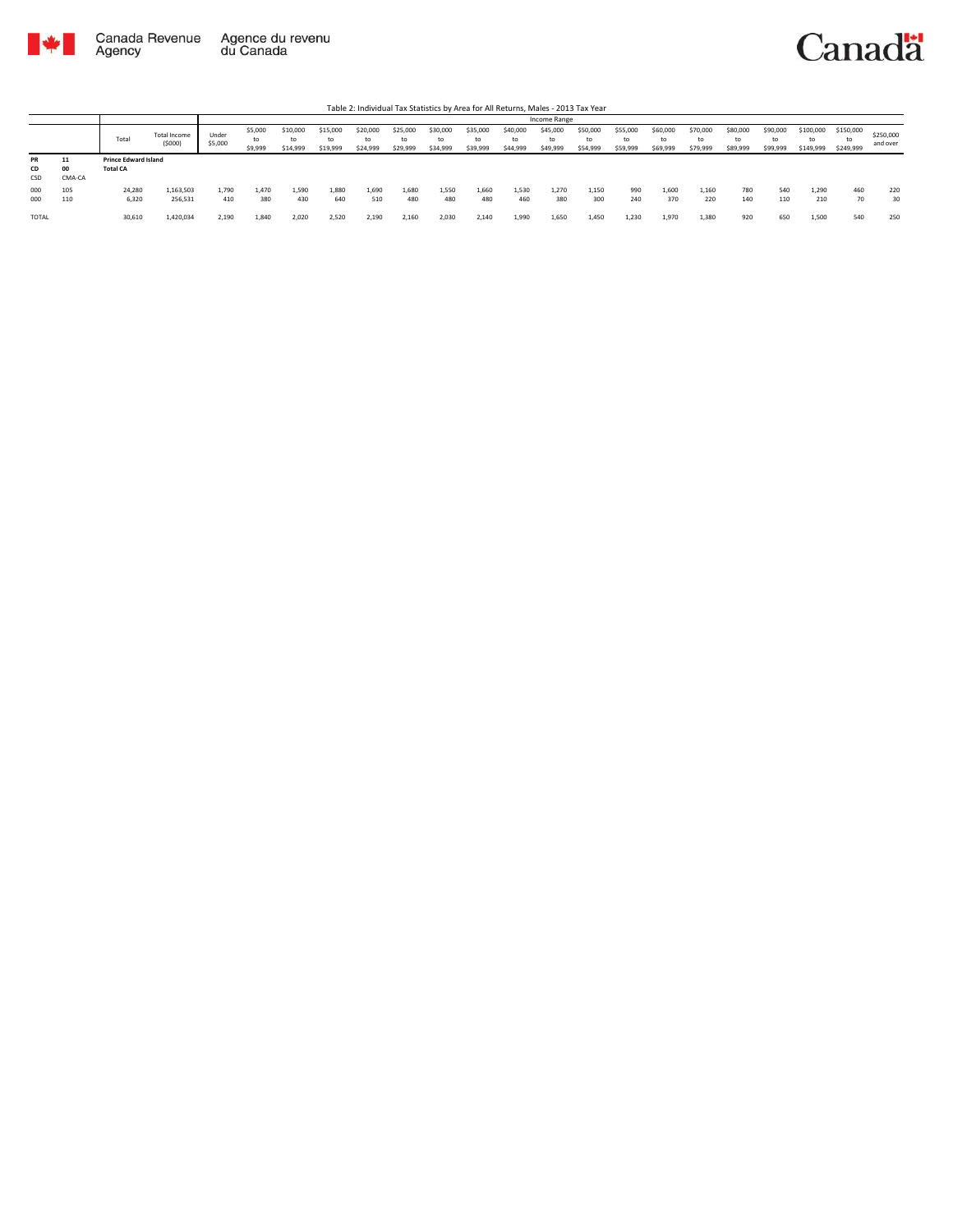

Canadä

Table 2: Individual Tax Statistics by Area for All Returns, Males - 2013 Tax Year

|       |        | Income Range                |                     |         |         |          |          |          |          |          |          |          |          |          |          |          |          |          |          |           |           |           |
|-------|--------|-----------------------------|---------------------|---------|---------|----------|----------|----------|----------|----------|----------|----------|----------|----------|----------|----------|----------|----------|----------|-----------|-----------|-----------|
|       |        |                             |                     |         | \$5,000 | \$10,000 | \$15,000 | \$20,000 | \$25,000 | \$30,000 | \$35,000 | \$40,000 | \$45,000 | \$50,000 | \$55,000 | \$60,000 | \$70,000 | \$80,000 | \$90,000 | \$100,000 | \$150,000 | \$250,000 |
|       |        | Total                       | <b>Total Income</b> | Under   | to      | to       | to       | to       | to       | to       | to       | to       | to       | to       | to       | to       | to       | to       | to       | to        | to        |           |
|       |        |                             | (5000)              | \$5,000 | \$9,999 | \$14,999 | \$19,999 | \$24,999 | \$29,999 | \$34,999 | \$39,999 | \$44,999 | \$49,999 | \$54,999 | \$59,999 | \$69,999 | \$79,999 | \$89,999 | \$99,999 | \$149,999 | \$249,999 | and over  |
| PR    | 11     | <b>Prince Edward Island</b> |                     |         |         |          |          |          |          |          |          |          |          |          |          |          |          |          |          |           |           |           |
| CD    | 01     | Kings                       |                     |         |         |          |          |          |          |          |          |          |          |          |          |          |          |          |          |           |           |           |
| CSD   | CMA-CA |                             |                     |         |         |          |          |          |          |          |          |          |          |          |          |          |          |          |          |           |           |           |
|       |        |                             |                     |         |         |          |          |          |          |          |          |          |          |          |          |          |          |          |          |           |           |           |
| 001   | 997    | 390                         | 16,278              | 20      | 20      | 30       | 40       | 40       | 30       | 20       | 30       | 20       | 20       | 20       | 10       | 10       | 10       |          |          | 20        | 10        |           |
| 002   | 997    | 140                         | 6,085               |         | 10      | 10       | 20       | 20       |          | 10       |          | 10       |          |          |          |          |          |          |          |           |           |           |
| 004   | 997    | 130                         | 4,307               |         | 10      | 10       | 20       | 10       | 10       | 10       | 10       |          |          |          |          |          |          |          |          |           |           |           |
| 006   | 997    | 370                         | 14,050              | 10      | 20      | 30       | 40       | 30       | 40       | 30       | 30       | 30       | 30       | 10       |          | 10       | 10       |          |          | 10        |           |           |
| 008   | 997    | 320                         | 12,373              | 10      | 30      | 20       | 30       | 40       | 30       | 30       | 30       | 20       |          | 30       |          | 10       | 10       |          |          | 10        |           |           |
| 009   | 997    | 480                         | 17,714              | 20      | 40      | 40       | 60       | 40       | 60       | 30       | 40       | 30       | 30       | 20       | 20       | 20       | 10       |          |          | 20        |           |           |
| 011   | 998    | 90                          | 3,191               |         |         |          | 10       |          |          |          | 10       |          |          |          |          |          |          |          |          |           |           |           |
| 014   | 997    | 330                         | 13,211              | 20      | 20      | 20       | 40       | 30       | 30       | 30       | 20       | 20       | 20       | 20       | 20       | 20       |          |          |          | 10        |           |           |
| 016   | 997    | 340                         | 12,211              | 20      | 20      | 20       | 50       | 40       | 40       | 30       | 20       | 20       | 10       | 10       | 10       | 20       |          | 10       |          | 10        |           |           |
| 018   | 997    | 740                         | 26,573              | 50      | 50      | 50       | 90       | 70       | 70       | 70       | 70       | 40       | 40       | 30       | 20       | 20       | 30       | 10       | 10       | 20        | 10        |           |
| 019   | 997    | 210                         | 7,328               | 10      |         | 20       | 30       | 20       | 20       | 10       | 10       | 30       |          |          |          | 10       |          |          |          |           |           |           |
| 021   | 998    | 120                         | 4,586               |         |         |          | 20       |          |          | 10       |          |          | 10       |          |          |          |          |          |          |           |           |           |
| 022   | 996    | 100                         | 3,917               |         |         | 10       | 10       |          |          |          |          |          |          | 10       |          |          |          |          |          |           |           |           |
| 024   | 997    | 250                         | 10,141              |         | 20      | 20       | 20       | 20       | 30       | 30       | 10       | 30       |          |          |          | 10       |          |          |          | 10        |           |           |
| 026   | 997    | 150                         | 5,905               |         | 10      |          | 10       | 10       | 20       | 10       |          | 10       | 20       |          |          |          |          |          |          |           |           |           |
| 028   | 997    | 150                         | 6,002               |         |         | 10       | 20       | 20       | 20       | 10       | 20       | 20       |          |          |          |          |          |          |          |           |           |           |
| 029   | 997    | 150                         | 5.940               | 10      | 10      | 10       |          | 10       | 10       | 20       | 10       | 10       | 10       |          |          |          |          |          |          |           |           |           |
| 031   | 997    | 290                         | 12,162              | 10      | 10      | 10       | 30       | 20       | 40       | 30       | 20       | 20       | 20       |          |          | 10       |          |          |          | 10        |           |           |
| 032   | 997    | 310                         | 12,166              | 20      | 20      | 20       | 30       | 30       | 40       | 30       | 20       | 20       | 10       | 20       |          | 10       | 10       |          |          |           |           |           |
| 034   | 997    | 180                         | 7,709               |         | 10      | 20       | 20       | 20       | 10       | 20       | 10       | 10       | 10       |          |          | 10       |          |          |          |           |           |           |
| 036   | 998    | 490                         | 18,653              | 20      | 20      | 30       | 50       | 40       | 60       | 50       | 40       | 30       | 40       | 30       | 20       | 20       | 10       |          |          | 20        |           |           |
| 038   | 998    | 140                         | 5,437               |         |         |          | 10       | 10       |          | 20       |          |          |          | 10       |          |          |          |          |          |           |           |           |
| 039   | 999    | 170                         | 6,688               |         |         | 10       | 20       | 10       | 20       | 20       | 10       | 10       | 10       | 10       |          | 20       |          |          |          |           |           |           |
| 041   | 997    | 90                          | 3,258               |         |         |          | 10       |          |          |          |          |          |          |          |          |          |          |          |          |           |           |           |
| 042   | 997    | 170                         | 6,456               |         |         | 10       | 20       | 10       | 20       | 20       | 10       | 10       | 20       |          |          |          |          |          |          |           |           |           |
| 044   | 997    | 110                         | 4,340               |         |         |          | 20       | 10       | 10       | 10       |          |          |          |          |          | 10       |          |          |          |           |           |           |
| 046   | 997    | 170                         | 6,978               | 10      | 10      |          | 20       | 10       | 20       | 10       | 20       | 10       | 10       |          |          | 10       |          |          |          | 10        |           |           |
| 048   | 997    | 150                         | 6,860               |         |         |          | 20       | 10       | 10       | 20       |          |          |          |          |          |          |          |          |          |           |           |           |
| 049   | 997    | 250                         | 10,084              | 10      | 10      | 10       | 20       | 20       | 20       | 30       | 20       | 20       | 20       | 10       |          | 20       | 10       |          |          |           |           |           |
| 050   | 999    |                             |                     |         |         |          |          |          |          |          |          |          |          |          |          |          |          |          |          |           |           |           |
| 051   | 996    | 200                         | 7,380               | 20      |         | 20       | 20       | 20       | 10       | 20       | 20       | 10       | 10       | 10       |          |          |          |          |          |           |           |           |
| TOTAL |        | 7,180                       | 277,982             | 380     | 440     | 490      | 790      | 640      | 680      | 640      | 530      | 470      | 420      | 340      | 250      | 320      | 220      | 110      | 110      | 250       | 90        | 20        |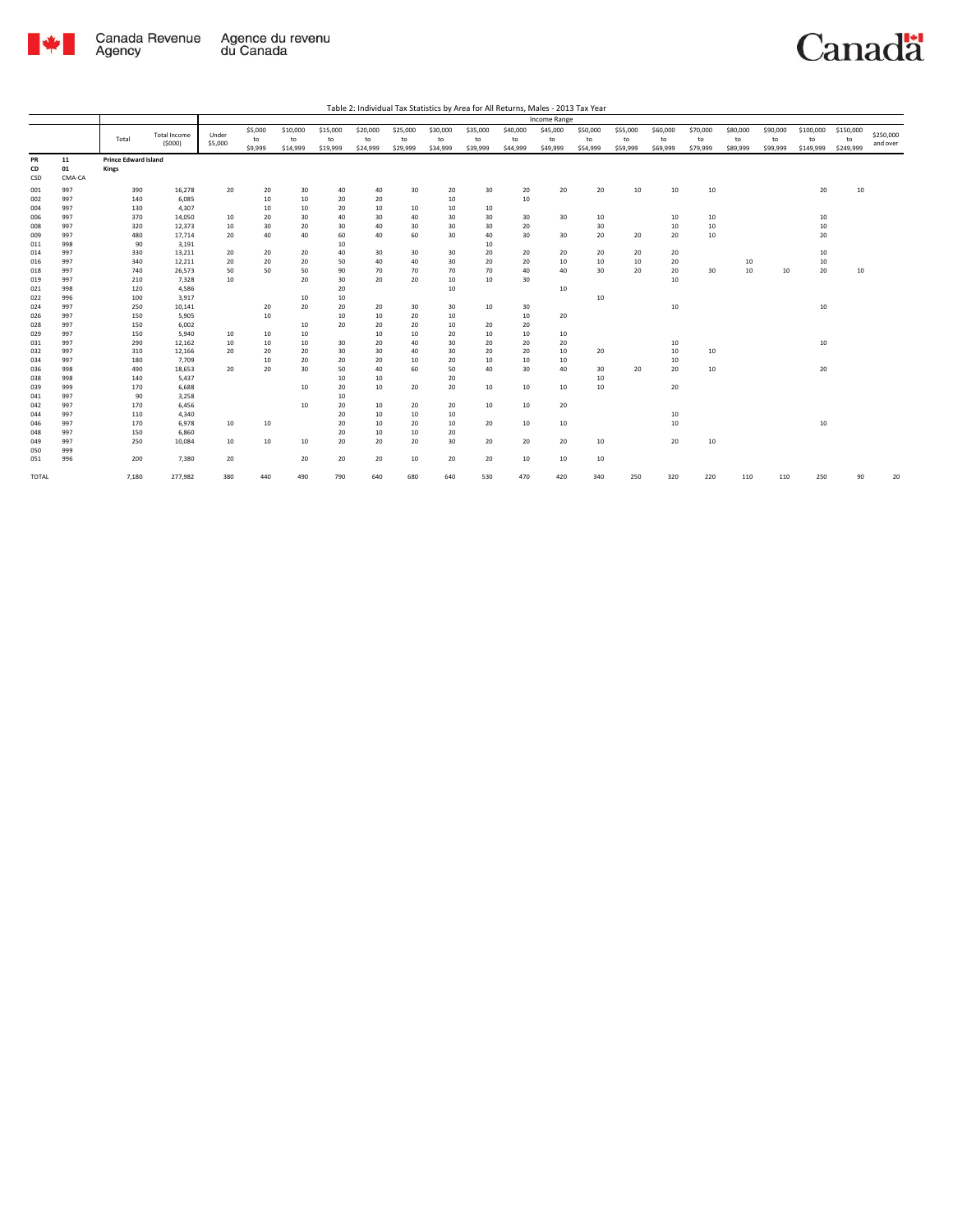

Canadä

Table 2: Individual Tax Statistics by Area for All Returns, Males - 2013 Tax Year

|                 |                    |                                       |                               |                  |                          |                            |                            |                            |                            |                            |                            |                            | Income Range               |                            |                            |                            |                            |                            |                            |                              |                              |                       |
|-----------------|--------------------|---------------------------------------|-------------------------------|------------------|--------------------------|----------------------------|----------------------------|----------------------------|----------------------------|----------------------------|----------------------------|----------------------------|----------------------------|----------------------------|----------------------------|----------------------------|----------------------------|----------------------------|----------------------------|------------------------------|------------------------------|-----------------------|
|                 |                    | Total                                 | <b>Total Income</b><br>(5000) | Under<br>\$5,000 | \$5,000<br>to<br>\$9,999 | \$10,000<br>to<br>\$14,999 | \$15,000<br>to<br>\$19,999 | \$20,000<br>to<br>\$24,999 | \$25,000<br>to<br>\$29,999 | \$30,000<br>to<br>\$34,999 | \$35,000<br>to<br>\$39,999 | \$40,000<br>to<br>\$44,999 | \$45,000<br>to<br>\$49,999 | \$50,000<br>to<br>\$54,999 | \$55,000<br>to<br>\$59,999 | \$60,000<br>to<br>\$69,999 | \$70,000<br>to<br>\$79,999 | \$80,000<br>to<br>\$89,999 | \$90,000<br>to<br>\$99,999 | \$100,000<br>to<br>\$149,999 | \$150,000<br>to<br>\$249,999 | \$250,000<br>and over |
| PR<br>CD<br>CSD | 11<br>02<br>CMA-CA | <b>Prince Edward Island</b><br>Queens |                               |                  |                          |                            |                            |                            |                            |                            |                            |                            |                            |                            |                            |                            |                            |                            |                            |                              |                              |                       |
| 001<br>004      | 997<br>997         | 190<br>110                            | 6,756<br>3,970                | 10               | 10                       | 10                         | 20                         | 20                         | 20<br>10                   | 20<br>10                   | 20<br>10                   | 10                         |                            | 10                         |                            | 10                         |                            |                            |                            |                              |                              |                       |
| 006<br>008      | 996<br>996         | 190<br>370                            | 7,429<br>13,482               | 30               | 30                       | 10<br>30                   | 30<br>40                   | 20<br>30                   | 20<br>20                   | 20<br>30                   | 10<br>30                   | 20<br>30                   | 10<br>20                   | 10                         | 10                         | 20                         | 10<br>20                   |                            |                            |                              |                              |                       |
| 009<br>012      | 996<br>996         | 330<br>440                            | 13.954<br>19,528              | 10<br>30         | 20<br>20                 | 20<br>20                   | 40<br>40                   | 30<br>30                   | 20<br>30                   | 30<br>30                   | 30<br>50                   | 20<br>30                   | 20<br>20                   | 20<br>20                   | 20<br>20                   | 20<br>20                   | 10<br>20                   |                            | 10<br>10                   | 20                           |                              |                       |
| 029<br>031      | 996<br>996         | 300<br>410                            | 13,730<br>16,630              | 20<br>20         | 20<br>30                 | 20<br>30                   | 20<br>40                   | 10<br>30                   | 30<br>30                   | 20<br>40                   | 20<br>30                   | 20<br>20                   | 20<br>30                   | 20                         | 10<br>20                   | 20<br>30                   | 20<br>20                   |                            |                            | 20<br>20                     |                              |                       |
| 032<br>034      | 997<br>996         | 40<br>130                             | 1,255<br>5,056                |                  |                          |                            | 20                         | 10                         |                            | 10                         | 10                         |                            |                            |                            |                            |                            |                            |                            |                            |                              |                              |                       |
| 036<br>038      | 996<br>997         | 350<br>370                            | 14,478<br>15,541              | 20<br>20         | 20<br>20                 | 20<br>20                   | 30<br>30                   | 30<br>30                   | 30<br>20                   | 30<br>40                   | 30<br>30                   | 30<br>30                   | 30<br>30                   | 20<br>20                   | 10<br>20                   | 10<br>20                   | 20<br>10                   | 10                         |                            | 10                           |                              |                       |
| 039<br>041      | 996<br>996         | 340<br>220                            | 14.796<br>9.626               | 20<br>10         | 10                       | 30<br>10                   | 30<br>20                   | 20<br>20                   | 30<br>20                   | 20<br>20                   | 40<br>10                   | 30<br>10                   | 20<br>10                   | 20                         | 10                         | 30<br>20                   | 20                         | 10                         |                            | 10<br>10                     |                              |                       |
| 043<br>044      | 996<br>996         | 130<br>670                            | 5,127<br>27,485               | 40               | 40                       | 50                         | 20<br>50                   | 10<br>50                   | 10<br>70                   | 70                         | 10<br>60                   | 40                         | 40                         | 20                         | 30                         | 30                         | 20                         | 20                         | 10                         | 20                           |                              |                       |
| 045<br>046      | 996<br>997         | 120<br>310                            | 5,487<br>11,570               | 20               |                          | 20                         | 10<br>40                   | 30                         | 30                         | 40                         | 30                         | 10<br>20                   | 10<br>20                   | 10                         | 10                         | 10                         |                            |                            |                            |                              |                              |                       |
| 051<br>057      | 997<br>996         | 80<br>70                              | 3,675<br>2,256                |                  |                          |                            | 10                         |                            |                            |                            |                            |                            |                            |                            |                            |                            |                            |                            |                            |                              |                              |                       |
| 058<br>059      | 996<br>996         | 240<br>90                             | 9,408<br>3,188                | 20               | 20                       | 20                         | 20                         | 20                         | 20                         | 10                         | 20                         | 20                         | 20                         | 10                         | 10                         |                            |                            |                            |                            | 20                           |                              |                       |
| TOTAL           |                    | 5,470                                 | 224,429                       | 340              | 290                      | 370                        | 530                        | 440                        | 430                        | 470                        | 440                        | 380                        | 330                        | 230                        | 230                        | 280                        | 210                        | 130                        | 100                        | 200                          | 70                           | 20                    |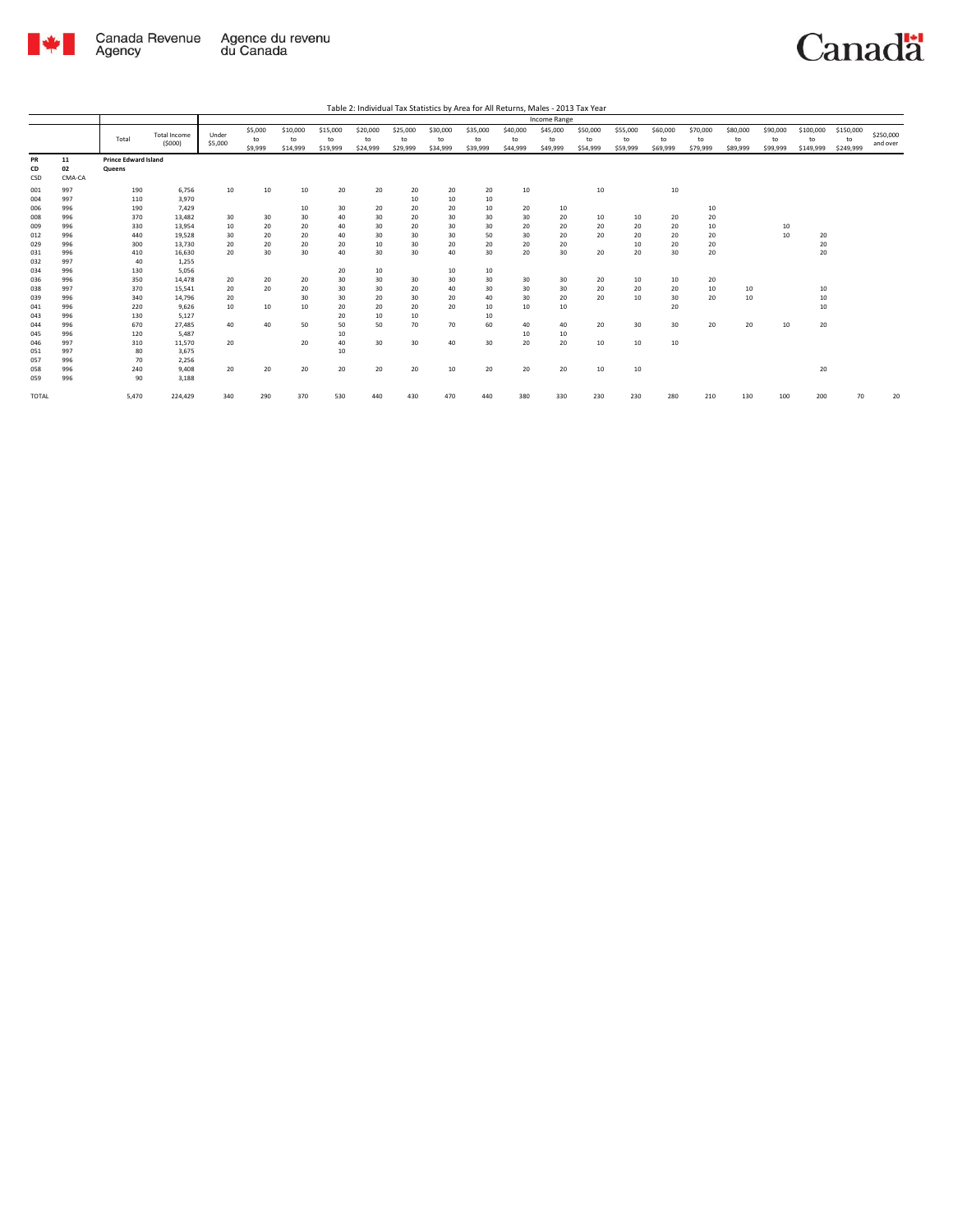

Canadä

| Table 2: Individual Tax Statistics by Area for All Returns, Males - 2013 Tax Year |  |
|-----------------------------------------------------------------------------------|--|

|              |            |                             |                     |          |          |          | <b>Income Range</b> |          |          |          |          |          |          |          |          |          |          |          |          |           |           |           |
|--------------|------------|-----------------------------|---------------------|----------|----------|----------|---------------------|----------|----------|----------|----------|----------|----------|----------|----------|----------|----------|----------|----------|-----------|-----------|-----------|
|              |            |                             | <b>Total Income</b> | Under    | \$5,000  | \$10,000 | \$15,000            | \$20,000 | \$25,000 | \$30,000 | \$35,000 | \$40,000 | \$45,000 | \$50,000 | \$55,000 | \$60,000 | \$70,000 | \$80,000 | \$90,000 | \$100,000 | \$150,000 | \$250,000 |
|              |            | Total                       | (5000)              | \$5,000  | to       | to       | to                  | to       | to       | to       | to       | to       | to       | to       | to       | to       | to       | to       | to       | to        | to        | and over  |
|              |            |                             |                     |          | \$9,999  | \$14,999 | \$19,999            | \$24,999 | \$29,999 | \$34,999 | \$39,999 | \$44,999 | \$49,999 | \$54,999 | \$59,999 | \$69,999 | \$79,999 | \$89,999 | \$99,999 | \$149,999 | \$249,999 |           |
| PR           | 11         | <b>Prince Edward Island</b> |                     |          |          |          |                     |          |          |          |          |          |          |          |          |          |          |          |          |           |           |           |
| CD           | 03         | Prince                      |                     |          |          |          |                     |          |          |          |          |          |          |          |          |          |          |          |          |           |           |           |
| CSD          | CMA-CA     |                             |                     |          |          |          |                     |          |          |          |          |          |          |          |          |          |          |          |          |           |           |           |
| 001          | 997        | 330                         | 12,717              | 30       | 20       | 20       | 30                  | 30       | 30       | 30       | 20       | 30       | 30       | 10       | 20       | 20       | 20       |          |          |           |           |           |
| 005          | 997        | 300                         | 11,635              | 20       | 10       | 20       | 30                  | 20       | 20       | 30       | 20       | 20       | 30       | 20       | 10       | 20       |          | 10       |          |           |           |           |
| 006          | 996        | 310                         | 12,709              | 10       | 20       | 20       | 20                  | 20       | 30       | 20       | 20       | 20       | 30       | $10\,$   | 20       | 20       | 10       |          |          | 10        |           |           |
| 008          | 996        | 140                         | 6,421               | 10       |          |          | 10                  | 10       | 10       | 10       | 10       |          |          |          |          |          |          |          |          | 10        |           |           |
| 009          | 996        | 400                         | 17,936              | 10       | 20       | 30       | 30                  | 30       | 40       | 40       | 30       | 40       | 20       | 30       | 20       | 20       | 20       | 20       |          | 10        |           |           |
| 010          | 997        | 70                          | 2,873               |          |          |          |                     |          |          |          |          |          |          |          |          |          |          |          |          |           |           |           |
| 011          | 996        | 450                         | 19,753              | 20       | 20       | 20       | 40                  | 40       | 30       | 40       | 40       | 40       | 30       | 40       | 20       | 30       | 20       |          | 10       |           |           |           |
| 012          | 996        | 750                         | 33,968              | 30       | 40       | 50       | 60                  | 40       | 60       | 70       | 60       | 60       | 60       | 40       | 30       | 50       | 50       | 20       | 10       | 20        | 10        |           |
| 013          | 996        | 50                          | 2,731               |          |          |          |                     |          |          |          |          |          |          |          |          |          |          |          |          |           |           |           |
| 014          | 996<br>996 | 610<br>450                  | 27,852<br>19,884    | 30<br>30 | 30<br>20 | 40<br>20 | 60<br>40            | 50<br>50 | 40<br>30 | 40<br>30 | 40<br>30 | 60<br>30 | 40<br>20 | 30<br>20 | 20<br>20 | 40<br>30 | 30<br>20 | 20<br>10 | 20<br>20 | 30<br>20  |           |           |
| 016<br>018   | 996        | 60                          | 2,593               |          |          |          |                     |          |          |          |          |          |          |          |          |          |          |          |          |           |           |           |
| 026          | 996        | 490                         | 19,021              | 30       | 30       | 30       | 50                  | 50       | 50       | 50       | 40       | 30       | 40       | 30       | 20       | 20       | 20       |          |          | 10        |           |           |
| 027          | 997        | 120                         | 4,562               |          |          |          | 20                  | 10       | 10       | 10       | 20       | 10       |          |          |          |          |          |          |          |           |           |           |
| 028          | 996        | 290                         | 10,271              | 30       | 20       | 10       | 30                  | 20       | 20       | 30       | 20       | 30       | 20       | 20       |          | 20       |          |          |          |           |           |           |
| 029          | 996        | 170                         | 6,694               |          |          | 10       | 20                  | 10       |          | 20       | 10       | 20       | 20       | 10       |          | 10       |          |          |          |           |           |           |
| 031          | 996        | 310                         | 11,814              | 20       | 10       | 30       | 30                  | 20       | 20       | 30       | 30       | 20       | 20       | 20       | 10       | 10       | 10       |          |          | 10        |           |           |
| 032          | 997        | 270                         | 9,900               |          | 20       | 20       | 30                  | 20       | 30       | 20       | 20       | 20       | 20       | 10       |          | 20       |          |          |          |           |           |           |
| 033          | 996        | 100                         | 4,246               |          |          |          | 10                  | 10       |          | 10       |          |          |          |          |          |          |          |          |          |           |           |           |
| 034          | 997        | 350                         | 11,673              | 20       | 20       | 40       | 50                  | 40       | 30       | 40       | 30       | 20       | 20       |          | 10       |          |          |          |          |           |           |           |
| 035          | 997        | 120                         | 1,292               | 60       | 10       |          | 20                  |          |          |          |          |          |          |          |          |          |          |          |          |           |           |           |
| 036          | 997        | 170                         | 5,135               | 10       |          | 20       | 30                  | 20       | 10       | 20       | 20       | 10       |          | 10       |          |          |          |          |          |           |           |           |
| 038          | 997        | 140                         | 5,095               |          |          | 10       | 20                  | 20       | 10       | 20       | 10       |          | 10       |          |          |          |          |          |          |           |           |           |
| 041          | 997        | 300                         | 10,233              | 20       | 10       | 20       | 40                  | 20       | 30       | 30       | 30       | 30       | 20       | 10       |          | 10       |          |          |          |           |           |           |
| 042          | 997        | 300                         | 12,087              | 20       | 20       | 20       | 40                  | 20       | 30       | 30       | 20       | 20       | 10       | 20       |          | 10       | 10       |          |          | 10        |           |           |
| 044          | 997        | 120                         | 3,835               |          |          |          | 20                  | 10       | 10       | 10       | 10       |          |          |          |          |          |          |          |          |           |           |           |
| 046          | 997        | 240                         | 8,792               |          | 20       | 10       | 20                  | 20       | 30       | 20       | 30       | 20       | 20       | 10       |          | 10       |          |          |          |           |           |           |
| 048          | 997        | 190                         | 7,654               |          |          | 10       | 20                  | 20       | 20       | 20       | 20       | 20       | 10       |          |          | 20       |          |          |          |           |           |           |
| 049          | 997        | 490                         | 19,833              | 20       | 20       | 30       | 60                  | 50       | 40       | 60       | 40       | 30       | 20       | 20       | 20       | 30       | 10       |          | 10       | 10        |           |           |
| 051<br>052   | 997<br>997 | 460<br>430                  | 18,436<br>16,993    | 40<br>20 | 20<br>20 | 40<br>20 | 40<br>50            | 40<br>20 | 30<br>40 | 50<br>50 | 40<br>30 | 30<br>40 | 20<br>30 | 10<br>20 | 20<br>20 | 30<br>30 | 10<br>10 |          |          | 30<br>20  |           |           |
| 054          | 997        | 330                         | 12,721              | 20       | 10       | 20       | 30                  | 30       | 20       | 40       | 40       | 20       | 20       | 10       | 10       | 20       |          |          | 10       | 10        |           |           |
| 056          | 997        | 590                         | 21,095              | 30       | 30       | 50       | 70                  | 50       | 80       | 70       | 50       | 40       | 30       | 20       | 20       | 20       | 10       |          | 10       | 10        |           |           |
| 057          | 999        | 30                          | 874                 |          |          |          |                     |          |          |          |          |          |          |          |          |          |          |          |          |           |           |           |
| 058          | 998        | 710                         | 28,274              | 20       | 30       | 40       | 70                  | 60       | 80       | 90       | 80       | 50       | 40       | 30       | 20       | 50       | 20       | 10       | 10       | 20        |           |           |
| 059          | 998        | 350                         | 13,733              | 10       | 20       | 20       | 40                  | 30       | 40       | 50       | 30       | 30       | 20       | 20       | 10       | 10       | 10       | 10       |          |           |           |           |
| 062          | 999        | 60                          | 1,808               |          |          |          |                     |          |          | 10       | 10       |          |          |          |          |          |          |          |          |           |           |           |
|              |            |                             |                     |          |          |          |                     |          |          |          |          |          |          |          |          |          |          |          |          |           |           |           |
| <b>TOTAL</b> |            | 11,070                      | 437,145             | 600      | 540      | 710      | 1,110               | 920      | 960      | 1,110    | 900      | 810      | 690      | 490      | 400      | 580      | 370      | 230      | 180      | 330       | 110       | 40        |